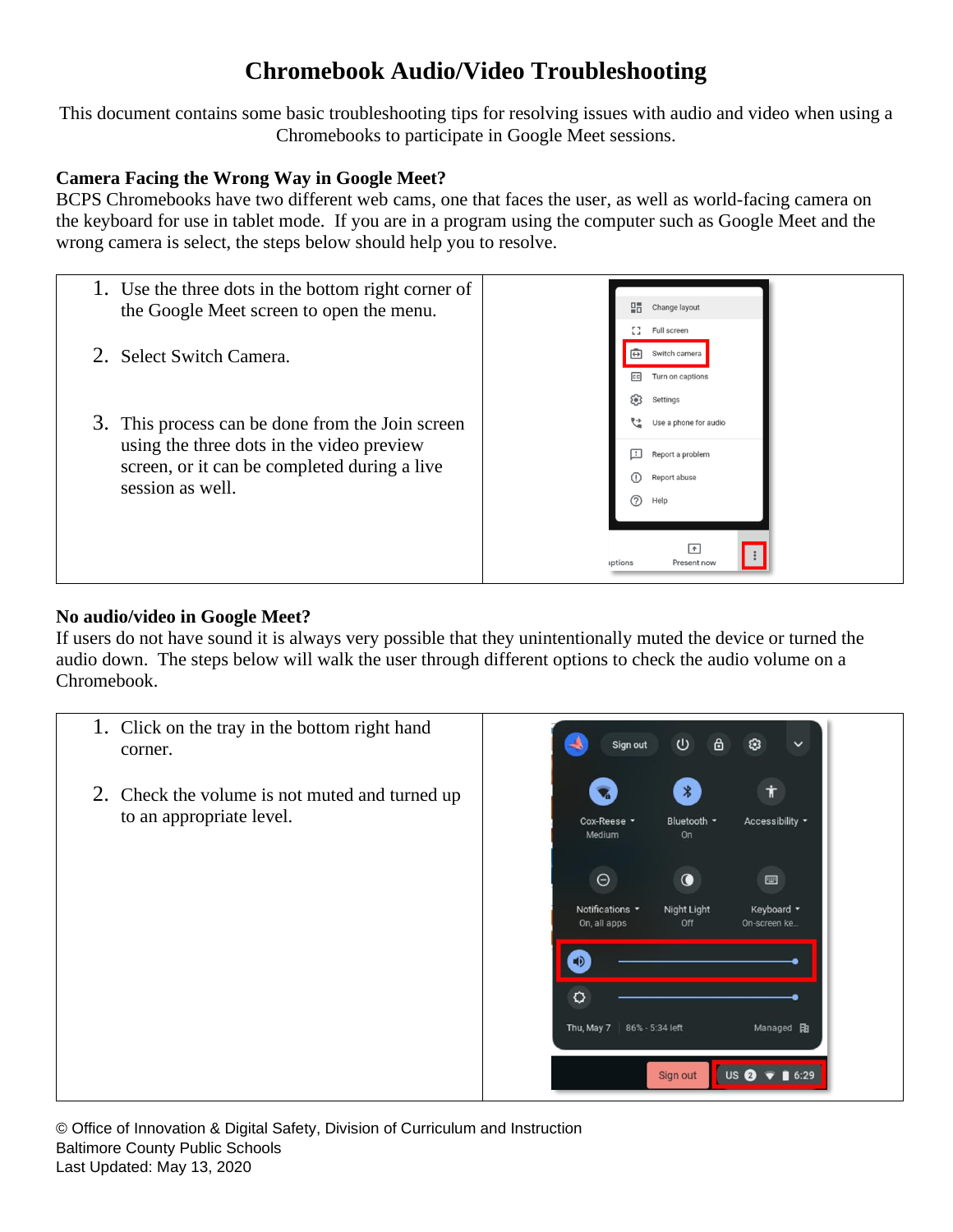Users can also use the dedicated browser keys on the top right of the keyboard to adjust volume as needed.

Dedicated Audio Keys from Left to Right:

- 1. Mute/Unmute
- 2. Decrease Volume
- 3. Increase Volume



Users can also use the keyboard shortcuts to control the microphone and camera when in a Google Meet.

| The keyboard shortcut $Ctrl + D$ also mutes and<br>unmutes your Microphone when in Google Meet. | ∷tr   |  |
|-------------------------------------------------------------------------------------------------|-------|--|
| The keyboard shortcut $Ctrl + E$ also turns your camera<br>on and off when in Google Meet.      | Γ.trl |  |

Users can also adjust the audio settings within a Google Meet session.

| 1. Use the three dots in the bottom right corner of<br>the Google Meet screen to open the menu. | 밀급 Change layout<br>53<br>Full screen                                                                                                                                                                                                                              |
|-------------------------------------------------------------------------------------------------|--------------------------------------------------------------------------------------------------------------------------------------------------------------------------------------------------------------------------------------------------------------------|
| 2. Select Settings.                                                                             | $\overline{\mathbf{G}}$<br>Switch camera<br><b>CC</b><br>Turn on captions<br>జ్రి<br>Settings<br>Use a phone for audio<br>⊡<br>Report a problem<br>$\circled{r}$<br>Report abuse<br>$\circledcirc$<br>Help<br>$\overline{a}$<br>$\colon$<br>Present now<br>iptions |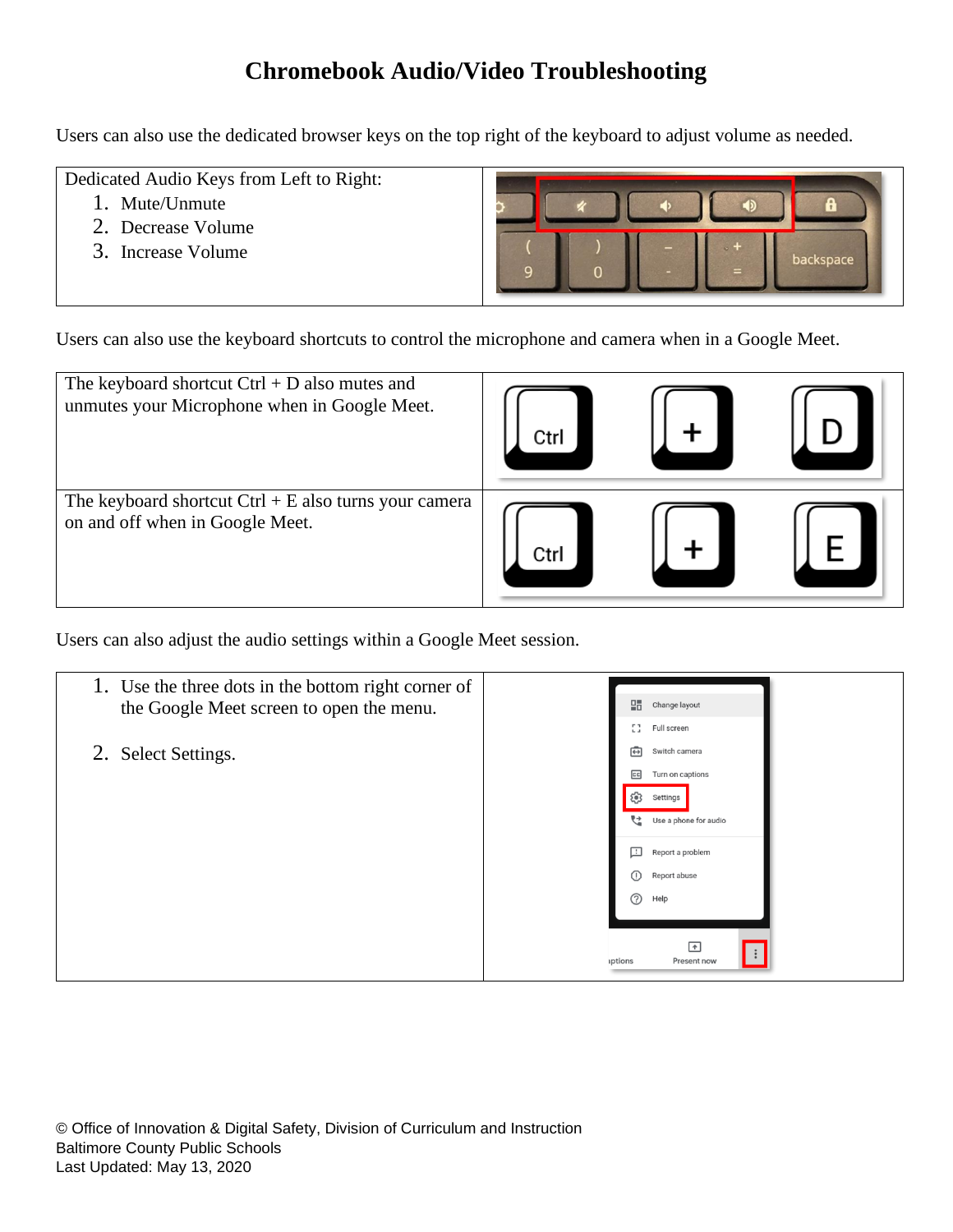

### **Tried the steps above and still no audio/video in Google Meet?**

When using many web-based tools, users are often prompted to Allow or Deny access to the device microphone and camera. If a user accidentally denied access to a tool, such as Google Meet, the user will not have microphone/video access, depending on which settings were denied. The steps below will help a user to unblock the microphone or camera for the various webtools they use on their device.

|  | 巴<br>$\times$<br>$-$<br><b>☆ 5 N O G @ O B</b><br>New tab<br>Ctrl+T<br>$Ctrl + N$<br>New window |               |        |                                                |            |
|--|-------------------------------------------------------------------------------------------------|---------------|--------|------------------------------------------------|------------|
|  | History<br>Downloads<br>Bookmarks                                                               |               |        | $\ddot{\phantom{1}}$<br>Ctrl+J<br>$\mathbf{r}$ |            |
|  | Zoom                                                                                            | 100%          |        | -53                                            |            |
|  | Print                                                                                           |               |        | $Ctrl + P$                                     |            |
|  |                                                                                                 |               |        |                                                |            |
|  | More tools                                                                                      |               |        | $\ddot{}$                                      |            |
|  | Edit                                                                                            | Cut           | Copy   | Paste                                          |            |
|  | Settings<br>Help                                                                                |               |        |                                                |            |
|  |                                                                                                 | Cast.<br>Find | $\sim$ | $+$                                            | $Ctrl + F$ |